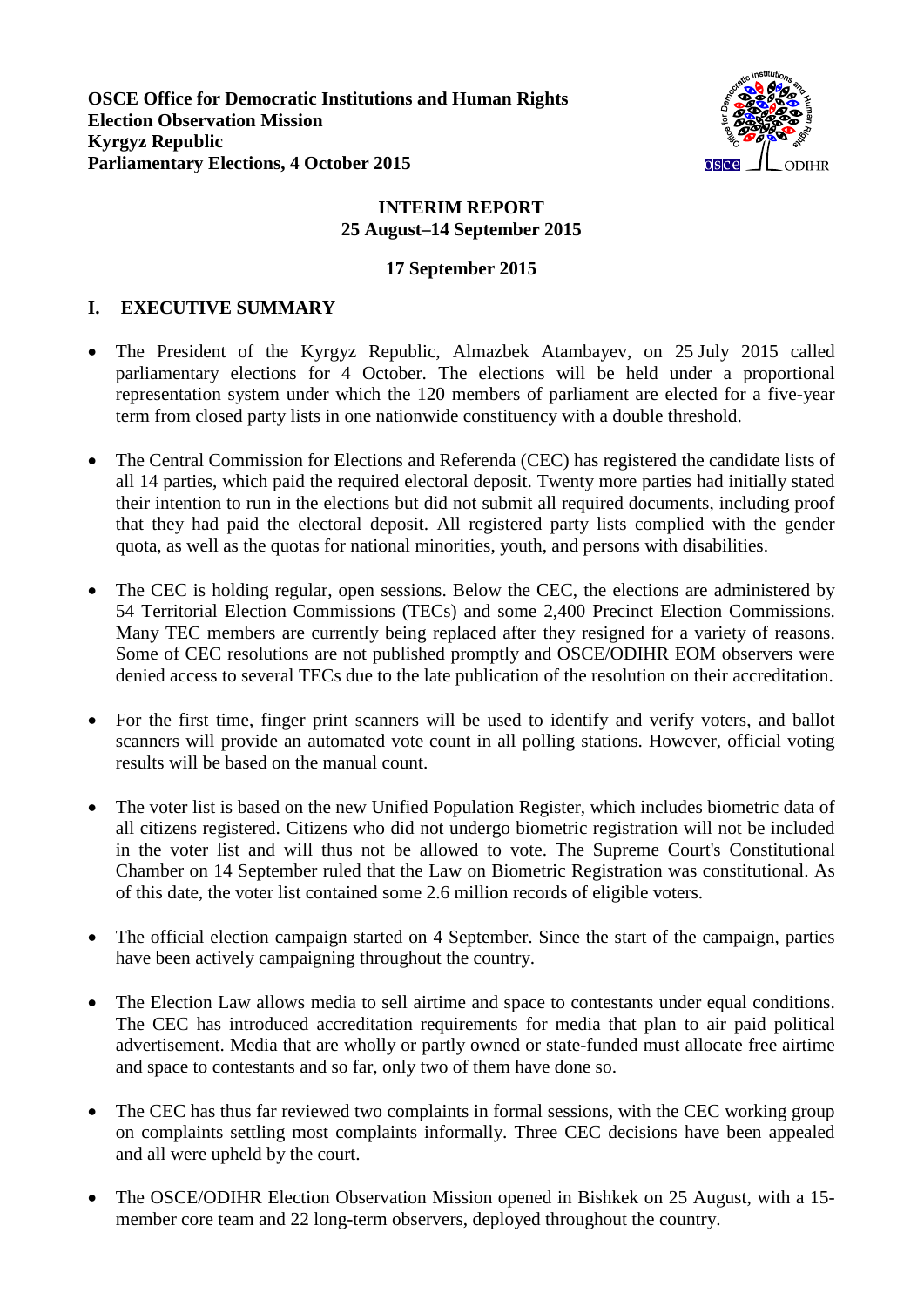#### **II. INTRODUCTION**

President Almazbek Atambayev on 25 July 2015 called parliamentary elections for 4 October. Following an invitation from the Central Commission for Elections and Referenda (CEC), the OSCE Office for Democratic Institutions and Human Rights (OSCE/ODIHR) established an Election Observation Mission (EOM) on 25 August. The EOM, led by Ambassador Boris Frlec, consists of a 15-member core team based in Bishkek and 22 long-term observers deployed on 2 September to 10 locations around the country. The OSCE/ODIHR EOM is drawn from 19 OSCE participating States. The OSCE/ODIHR has requested participating States to second 350 short-term observers to observe voting, counting, and the tabulation of results.

### **III. BACKGROUND**

Under the 2010 Constitution, the Kyrgyz Republic has a semi-parliamentary system of government, with legislative powers vested in a 120-member unicameral Supreme Council (*Jogorku Kenesh*). The government is led by the prime minister, who is nominated by the party holding more than 50 per cent of seats in the parliament; if there is no such party, the president selects the party to form the coalition majority and government. Following the 2010 parliamentary elections when five parties gained seats in the parliament, three parties formed a government coalition, while two parties went into opposition. Since 2010, the ruling coalition has been reconstituted three times. The current governing coalition is comprised of the Social Democratic Party of Kyrgyzstan (SDPK) with 26 seats in the parliament, [1](#page-1-0) *Ar-Namys* (25 seats), and *Ata Meken* (18 seats). *Ata Jurt* (28 seats) and *Respublika* (23 seats) are in opposition.

In 2013, the president announced plans to improve the electoral process in order 'to ensure fair and transparent elections'. In particular, the concepts of biometric population registration, a unified voter register, and the use of ballot scanning technology were proposed as part of a strategy purported to decrease potential manipulation and improve the electoral process.

The OSCE/ODIHR has previously observed eight elections and one referendum in Kyrgyzstan.<sup>[2](#page-1-1)</sup> Following the 2011 presidential election, the OSCE/ODIHR concluded in its final report on that election that it "was conducted in a peaceful manner, but shortcomings underscored that the integrity of the electoral process should be improved to consolidate democratic practice in line with international commitments."

# **IV. LEGAL FRAMEWORK AND ELECTORAL SYSTEM**

Parliamentary elections are regulated primarily by the 2010 Constitution, the 2011 Constitutional Law on Presidential and Parliamentary Elections (hereinafter Election Law), and the 2011 Law on Election Commissions to Conduct Elections and Referenda. Other relevant laws include the Law on Political Parties, Law on Peaceful Assemblies, Law on Biometric Registration, Code on Administrative Responsibility, and Criminal Code. The CEC issues resolutions to supplement the legal framework and decisions to manage the electoral process. Certain CEC resolutions have introduced requirements not envisioned in electoral legislation.<sup>[3](#page-1-2)</sup>

These are the first parliamentary elections to be held under the 2011 Election Law. Amendments to the Election Law adopted in April 2015 accommodate mandatory biometric voter identification and

<span id="page-1-0"></span>President Atambayev helped establish the SDPK in 1993 and was its chairperson from 1999 until 2011.<br>
See all [previous OSCE/ODIHR reports on Kyrgyzstan.](http://www.osce.org/odihr/elections/kyrgyzstan)<br>
See the *Media* and *Citizen and International Observers* sections be

<span id="page-1-1"></span>

<span id="page-1-2"></span>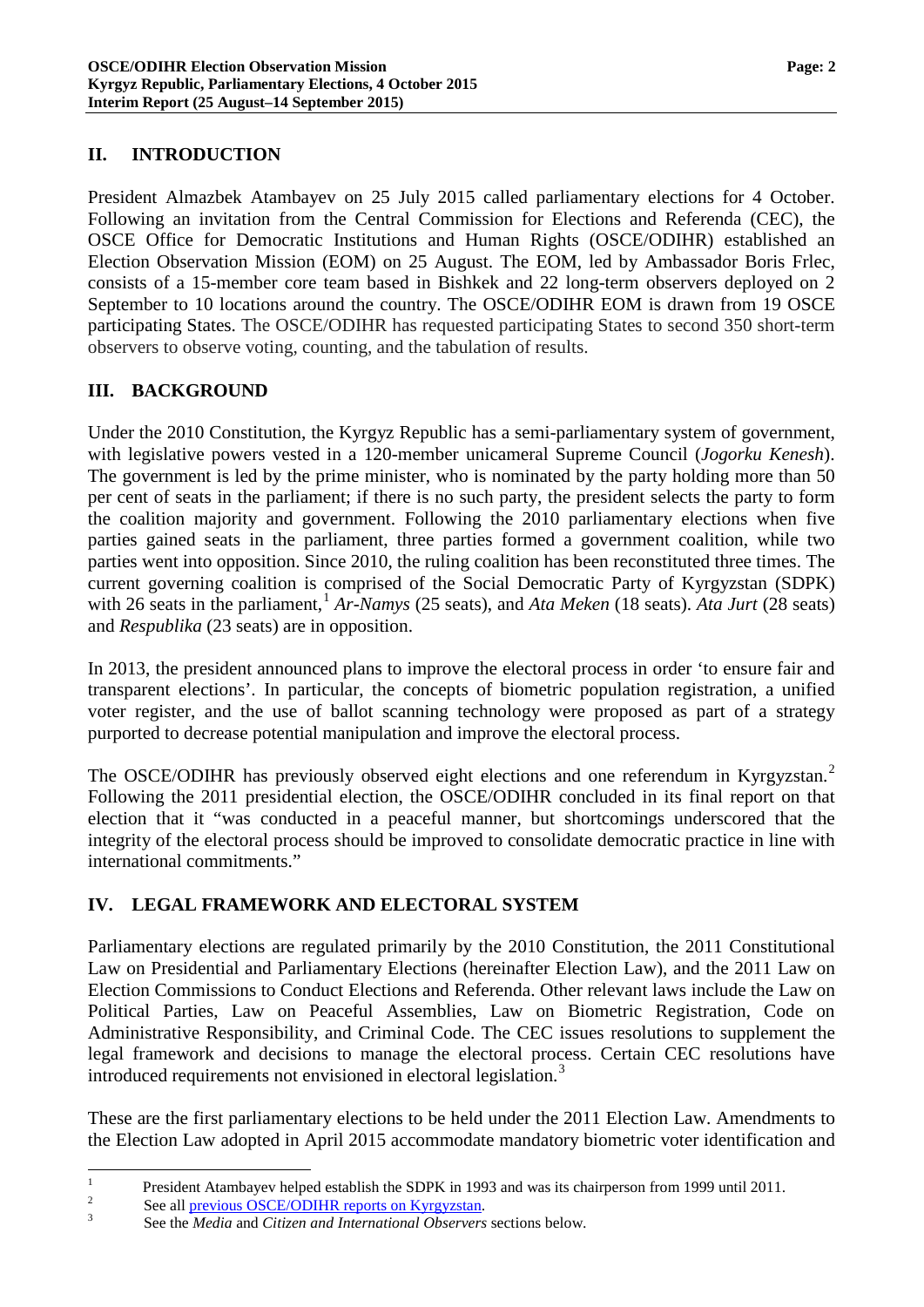#### **OSCE/ODIHR Election Observation Mission Page: 3 Kyrgyz Republic, Parliamentary Elections, 4 October 2015 Interim Report (25 August–14 September 2015)**

the use of ballot scanners, streamline election dispute resolution, increase electoral deposits and raise campaign funding and spending limits. Three challenges with regard to biometric registration were submitted to the Constitutional Chamber of the Supreme Court, which on 14 September ruled that the Law on Biometric Registration was constitutional.<sup>[4](#page-2-0)</sup>

Eligible voters who have reached 21 years of age by election day may be elected to parliament, unless they have a criminal record that has not expired or been expunged. Members of parliament are elected for five years in a single nationwide constituency through a closed-list proportional system. Independent candidates are not permitted to contest parliamentary elections. To win seats, a political party must receive at least 7 per cent of the votes cast nationwide and at least 0.7 per cent in each 7 regions (*oblasts*), as well as in Bishkek and Osh cities; this dual threshold has been previously criticised by the OSCE/ODIHR and the Council of Europe's Commission for Democracy through Law (Venice Commission). [5](#page-2-1) The Constitution limits the number of mandates of any one party in the *Jogorku Kenesh* to 65, which has also been noted in past OSCE/ODIHR reports.

# **V. ELECTION ADMINISTRATION**

The upcoming elections are administered by a three-level system of election commissions: the CEC, 54 Territorial Election Commissions (TECs) and some 2,400 Precinct Election Commissions  $(PECs)<sup>6</sup>$  $(PECs)<sup>6</sup>$  $(PECs)<sup>6</sup>$ 

The CEC is a permanent body elected by parliament for a five-year term. It consists of 12 members. The president, the parliamentary majority, and the parliamentary opposition each nominate four members. The CEC in its current composition was elected in July 2011; four of its members, including the two deputy chairpersons, are women.<sup>[7](#page-2-3)</sup>

The CEC is responsible for the conduct of the elections and should operate on the basis of legality, collegiality, and openness. CEC sessions are open to party representatives, media, and observers and include substantial and extensive discussions among CEC members and party representatives.<sup>[8](#page-2-4)</sup> However, the CEC does not publish the agenda of its sessions in advance and does not always inform international observers about upcoming sessions. Some CEC resolutions have not been published in a full version or published with a delay, affecting the transparency of the elections.<sup>[9](#page-2-5)</sup> OSCE/ODIHR EOM observers were denied access to several TECs due to the late publication of the CEC resolution on their accreditation on the CEC website.<sup>[10](#page-2-6)</sup>

TECs and PECs are permanent bodies formed for two-year terms from among nominees of political parties and local self-governing bodies.<sup>[11](#page-2-7)</sup> Many TEC and PEC members are currently being

<span id="page-2-0"></span><sup>&</sup>lt;sup>4</sup> On 14 September, the Supreme Court rejected two applications against the Law on Biometric Registration and upheld its constitutionality. The third application against the provision of the Election Law requiring biometric registration for inclusion in the voter list, is pending hearing on 23 September.<br>
See <u>Joint Opinion of the OSCE/ODIHR and Venice Commission on the Draft Electoral Law</u>.<br>
The CEC formed 39 additional polling stations in B

<span id="page-2-2"></span><span id="page-2-1"></span>of internal migrants in these cities wishing to vote there according to their electoral address, rather than at their place of permanent registration. The CEC also established 36 polling stations in 26 countries for out-of-country voting.<br>
One CEC member resigned in order to stand as a candidate in these elections.<br>
<sup>8</sup><br>
After its sessions, the CEC occasionally holds 'working meetings', which are not open to observers.<br>
<sup>9</sup><br>
The CEC Resolutions on e

<span id="page-2-4"></span><span id="page-2-3"></span>

<span id="page-2-5"></span>been published without attachments. The resolution on accreditation of international observers (No. 130) was published five days after its adoption.<br>
<sup>10</sup> Aksy, Batken city, Batken district, and Karakol TECs.<br>
<sup>11</sup> The list of nominees by local self-government bodies is based on proposals from NGOs and groups of voters.

<span id="page-2-6"></span>

<span id="page-2-7"></span>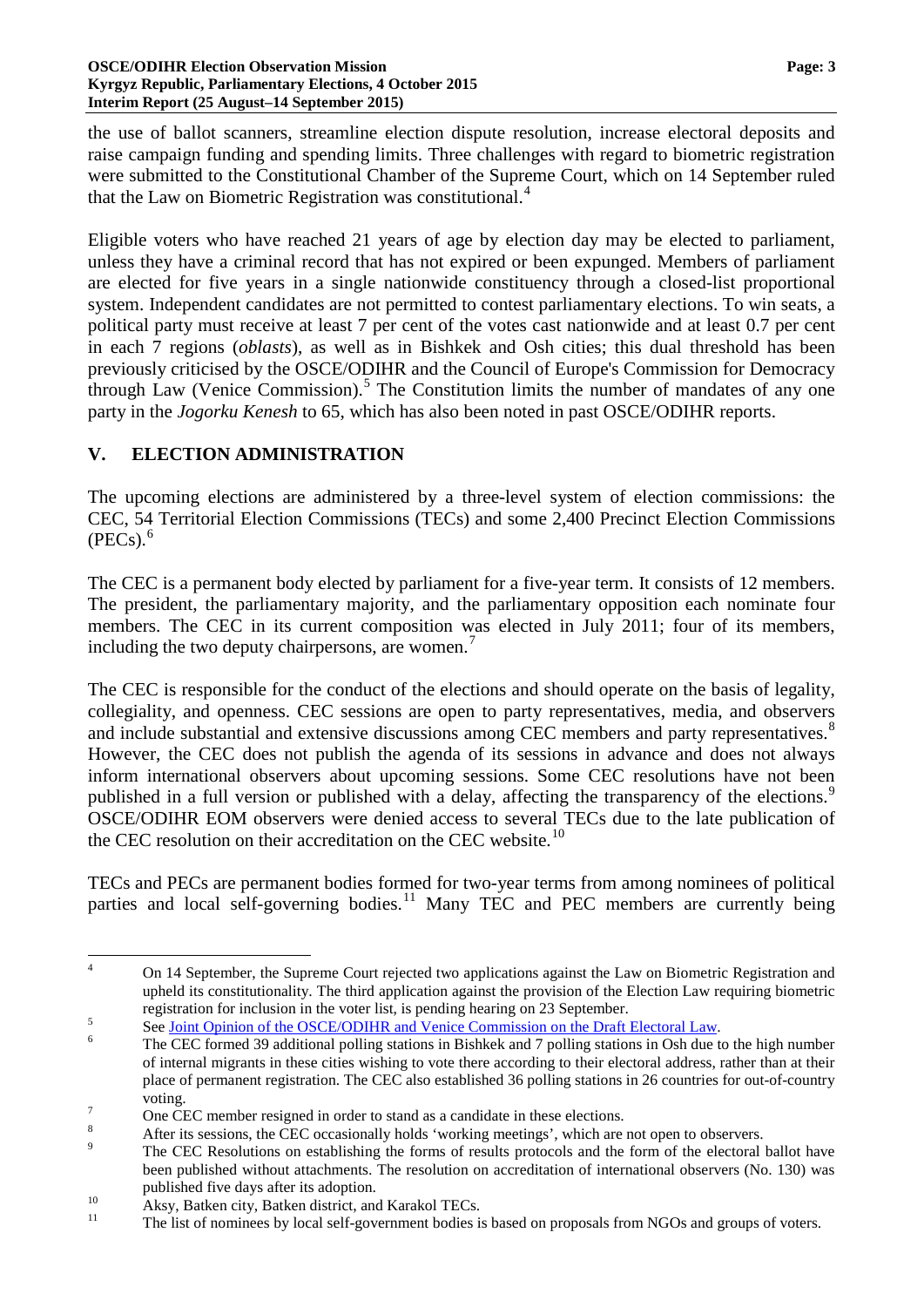replaced, following their withdrawal for various reasons, including their affiliation with candidates, lack of remuneration for PEC members, and because they are busy with the harvest season.<sup>[12](#page-3-0)</sup>

For the first time, all polling stations will be provided with automatic ballot scanners attached to ballot boxes.<sup>[13](#page-3-1)</sup> However, only results of the manual count of votes will be legally binding. The CEC performed tests and public demonstrations of the scanners, and is actively training PECs on their use. However, it did not publish any documentation on their functionality or conduct an independent public audit of the system.<sup>[14](#page-3-2)</sup>

#### **VI. VOTER REGISTRATION**

The right to vote is granted to citizens who reach 18 years of age by election day, with the exception of those serving a prison sentence and those declared legally incapacitated. For these elections, significant changes were introduced to the voter registration process. Voter lists are based on the newly established Unified Population Register (UPR), maintained by the State Registration Service (SRS). As a measure introduced mainly to eliminate inaccurate entries in the population register and as a mechanism against electoral malfeasance, citizens have to submit biometric data to the SRS, or will otherwise not be registered to vote.[15](#page-3-3) On election day, identification of voters will be based on fingerprint matching.<sup>[16](#page-3-4)</sup>

As of 14 September, a total of 2,619,575 voters were registered.<sup>[17](#page-3-5)</sup> This includes some 16,000 voters living abroad, who submitted their biometric data in Kyrgyz diplomatic missions.<sup>[18](#page-3-6)</sup> While most OSCE/ODIHR EOM interlocutors support the concept of biometric identification, some voiced serious concerns about the short time to implement such a complex process. It appears that a number of citizens are still not registered, because they live in remote locations, lack interest or are unwilling to provide biometric data due to concerns about the use and protection of personal data, an issue that has also been raised by some NGOs. Some political parties expressed to the OSCE/ODIHR EOM their opposition to the mandatory biometric registration for elections, arguing that it limits the constitutional right to vote. The SRS and CEC launched campaigns inviting citizens to register or to check their registration. However, public information about the process thus far appears insufficient, failing to address some citizens' concerns and any misinformation.

From 20 August to 19 September, voters can confirm their voter list records at their PECs, online or via an SRS telephone hotline<sup>[19](#page-3-7)</sup> and can request corrections to their records and change their 'electoral address' according to temporary residence.<sup>[20](#page-3-8)</sup> The testing of equipment for voter identification and the training of SRS election-day operators are in progress.

<span id="page-3-0"></span><sup>&</sup>lt;sup>12</sup> Higher-level commissions are replacing members of lower-level commissions with people from 'reserve lists'

<span id="page-3-1"></span>comprising local government nominees and political party representatives.<br><sup>13</sup> After the closing of polls and before the manual count, the scanners will send voting results data to the CEC

<span id="page-3-2"></span>over a secure connection, provided Internet is available at the polling station.<br><sup>14</sup> The OSCE/ODIHR EOM was informed that the components of the system were certified in South Korea, where the system is from, although no public reports are available.<br><sup>15</sup> The mandatory submission of biometric data started in October 2014, and the deadline for those who wish to

<span id="page-3-3"></span>be included in the voter list for these elections is 19 September. Fingerprint, photo and signature scans are

collected as electronic data and integrated in the UPR.<br>In case of mismatch after five attempts, voters' photos, which are part of their biometric data, will be

<span id="page-3-4"></span>considered. The Election Law does not foresee contingency procedures in case of equipment failure.<br>17 The total number of citizens with the constitutional right to vote is not clear, as different institutions such as the

<span id="page-3-5"></span>CEC and the SRS operate with significantly different figures.<br>
This is less than half of the number of citizens previously registered to vote abroad.<br>  $\frac{19}{2}$ 

<span id="page-3-8"></span><span id="page-3-7"></span><span id="page-3-6"></span><sup>&</sup>lt;sup>19</sup> By 7 September, the SRS had received some 6,000 calls to the hotline.<br><sup>20</sup> Some 200,000 internal migrants residing in Bishkek can submit their requests to vote by electoral address.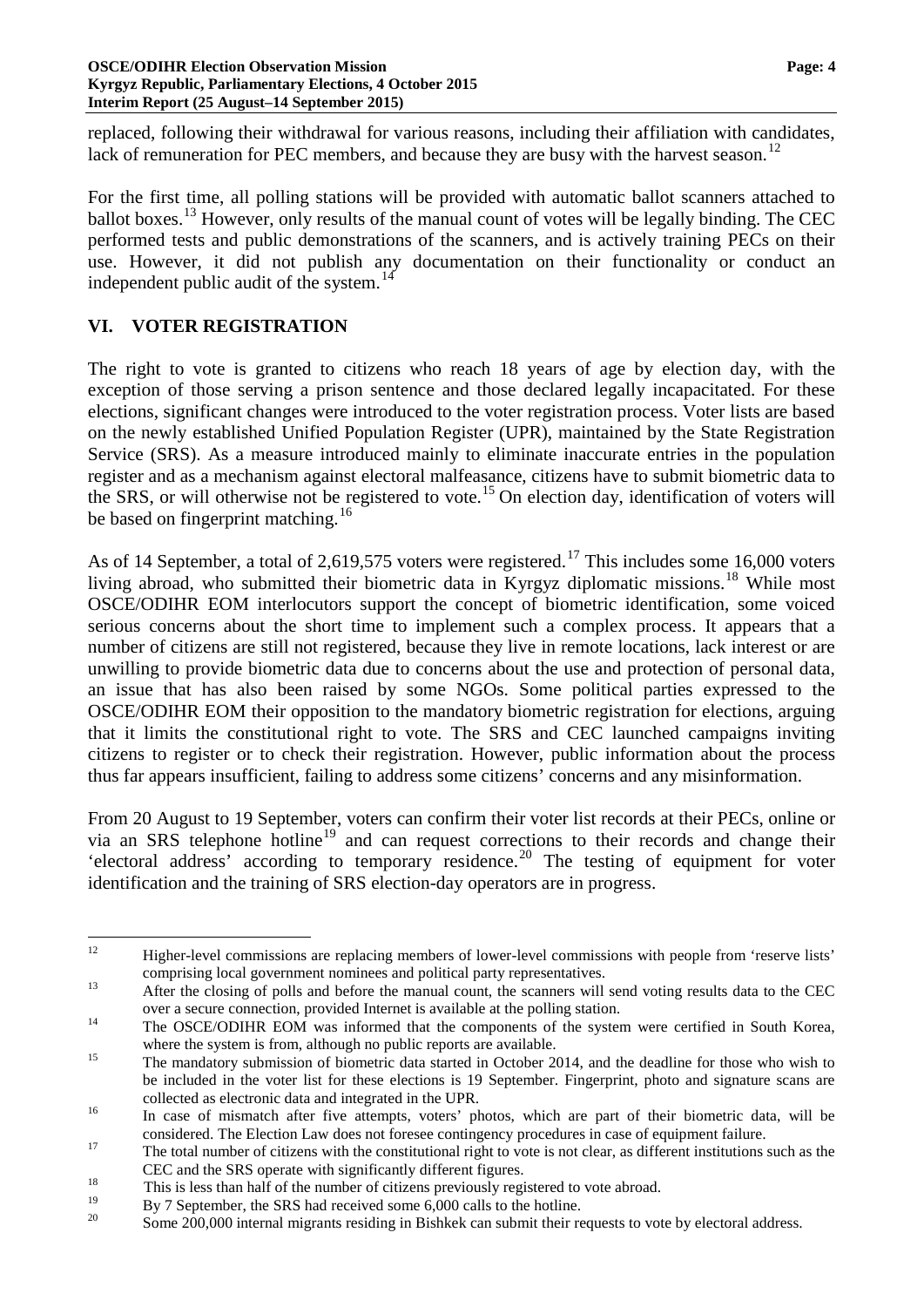Only biometric ID cards and passports will be permitted for voter identification on election day. The authorities have yet to address the problem of some 28,000 voters who only hold an older ID (so-called 1994 passports) and detainees who are not in possession of their IDs.

# **VII. CANDIDATE REGISTRATION**

By the legal deadline of 25 August, 14 political parties, out of 34 that had initially announced their intention to stand for the elections, submitted their candidate lists to the CEC and paid the required electoral deposit of five million  $KGS$ <sup>[21](#page-4-0)</sup>. The deposit is refunded only to those parties which receive at least five per cent of the votes cast nationwide.

The Election Law establishes a number of quotas for candidate lists, which parties must meet in order to have their lists registered. Parties must have at least 30 per cent candidates from each gender, with the less represented gender being given at least one place in each group of four candidates on the list. Furthermore, a party must ensure that at least 15 per cent of its candidates belong to national minorities, that 15 per cent are younger than 35 years old, and that it fields at least two candidates with disabilities.<sup>[22](#page-4-1)</sup> Some parties had to amend their initial lists to meet these quotas, following requests from the CEC.<sup>[23](#page-4-2)</sup>

According to Article 61.3 of the Election Law, the CEC has 10 days from the day it receives a party's registration documents to decide on the registration of that party's candidate list. The CEC did not meet this legal deadline. Nevertheless, it registered all 14 candidate lists, with a total of 2,151 candidates were registered on 3 September.<sup>[24](#page-4-3)</sup> The ban to stand for elections for those whose criminal convictions had not expired or been cleared was the main reason for the rejection of individual candidates by the  $CEC<sup>25</sup>$  $CEC<sup>25</sup>$  $CEC<sup>25</sup>$  Some candidates who fell under this ban either withdrew or were taken off the list by the nominating parties.

# **VIII. CAMPAIGN ENVIRONMENT AND CAMPAIGN FINANCING**

The political party system is fragmented, with 203 political parties officially registered by the Ministry of Justice. In anticipation of the upcoming elections, some parties merged in order to improve their chances and to reach across the regional divide between the north and the south of the country; these are *Ata Meken* and *Uluttar Birimdigi*, *Butun Kyrgyzstan-Emgek* and *Respublika-Ata Jurt.* Other parties, which were formed (or re-activated after previous mergers) by leaders from existing parties, include *Aalam, Azzatyk, Bir Bol*, and *Onuguu-Progress*. Two parties, *Meken Yntymagy* and *Zamandash*, count Kyrgyzstani migrants, primarily in the Russian Federation and Kazakhstan as their constituencies. Other parties contesting these elections include the governing *Ar-Namys* and SDPK, the Congress of Peoples of Kyrgyzstan, *Kyrgyzstan*, and *Uluu Kyrgyzstan*.

The official campaign period started on 4 September and will end 24 hours prior to voting. OSCE/ODIHR EOM observers report that parties are actively campaigning, holding rallies and public meetings throughout the country. Billboards, banners, and other signage are widely visible in many locations, as are party offices. Members and activists of various parties are actively canvassing voters by handing out campaign materials or driving through streets with loudspeakers.

<span id="page-4-1"></span><span id="page-4-0"></span><sup>&</sup>lt;sup>21</sup> Equal to some EUR 72,800 (1 EUR equals approximately 68.6 Kyrgyz Som, KGS).<br><sup>22</sup> At least one person with disabilities must be among the top 50 candidates on the list. This quota is new. There are no placement requirements for youth and national minorities.<br><sup>23</sup> Since the law does not allow parties to add new candidates after submitting their candidate lists, some parties

<span id="page-4-2"></span>had to remove male candidates from their lists in order to comply with the gender quota.<br><sup>24</sup> Following the receipt of registration documents from the last five parties on 24 September, a CEC session for

<span id="page-4-3"></span>registration the lists was scheduled for 2 September, but was canceled without official explanation. <sup>25</sup> According to the Ministry of Internal Affairs, 234 nominees fell under the ban to stand.

<span id="page-4-4"></span>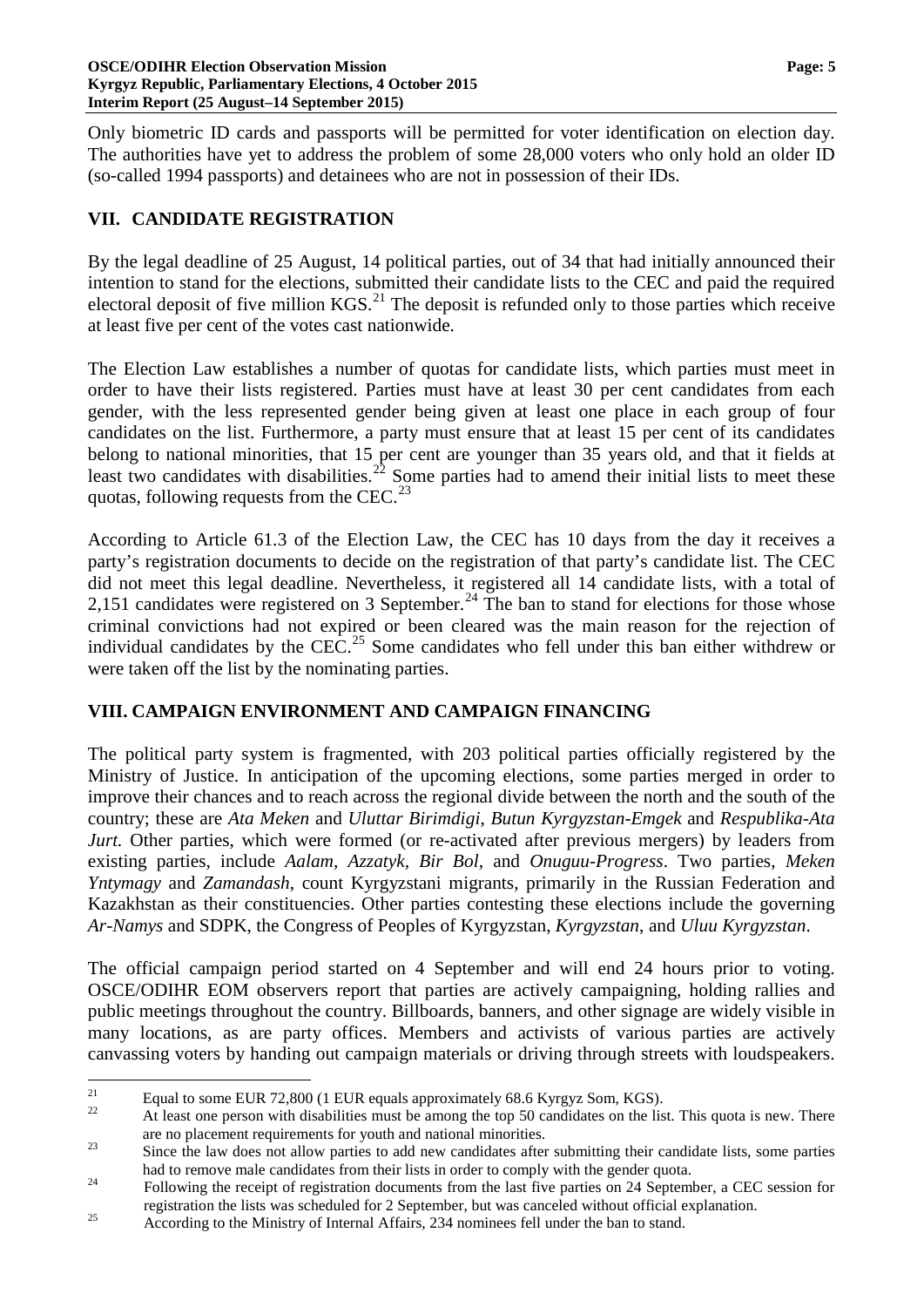In the first days of the campaign, the parties with the most visible campaigns were *Ata Meken, Bir Bol*, *Onuugu-Progress,* and SDPK. Also active in some areas are *Ar-Namys, Butun Kyrgyzstan-Emgek*, *Kyrgyzstan*, *Meken Yntymagy*, *Respublika-Ata Jurt*, and *Uluu Kyrgyzstan*.

Women remain underrepresented in political life, including in elected office. After the number of women in parliament rose significantly in 2007, from 0 to 23 of then 90 members (25.6 per cent), their share started decreasing. Currently, 25 of the 120 members of parliament are women. The percentage of women candidates on registered party lists ranges from 30.1 to 35.3 per cent.

Election campaigns are funded through electoral funds created by political parties. These funds may be financed from a party's and from candidates' own contributions, as well as from voluntary donations of citizens and legal entities. Candidates on party lists may not create their own electoral funds. Parties do not receive public funding. The Election Law prohibits donations from foreign, state-owned, and anonymous sources, as well as from religious and charitable organizations and sets limits on the amounts of contributions, donations, and total campaign expenditures.

The CEC has set up an audit group led by a CEC member to oversee compliance with campaign finance rules. Since 10 August, the audit group has regularly published reports with total amounts of incomes and expenditures for each party's electoral fund.<sup>[26](#page-5-0)</sup>

# **IX. MEDIA**

Television (TV) remains the main source of political information for the overwhelming majority of the population, with the Public TV and Radio Company (KTRK) holding the leading position in terms of territorial coverage and viewership. Since the nationalization of two prominent TV stations, Channel 5 and *Piramida,* in 2011, the majority of TV stations with nationwide coverage are fully or partly state-owned. Despite a large number of print media outlets, their small circulation is limited to urban centres. The small advertisement market limits the development of the media and undermines their financial independence.

The Election Law allows media outlets to sell airtime and space to contestants, provided that prices are equal for all contestants and are published within 10 days of the calling of an election. Although not foreseen in the law, the CEC established accreditation requirements for those media outlets that choose to offer paid political advertisements.<sup>[27](#page-5-1)</sup> The CEC reserves the right to revoke an accreditation, thus suspending the right to publish paid political advertisement, if a media outlet fails to provide objective coverage of the campaign or the elections, or if it attempts to damage the honor or dignity of election commissioners. For these elections, the CEC has accredited 66 TV and radio channels and 137 newspapers.

Regarding Internet media, the CEC has signed a declarative memorandum with selected online media, establishing accreditation procedures similar to the ones for traditional media outlets. Unaccredited online media are effectively prohibited from selling their space to political parties. The popular web portal *Namba.kg* was not included in the memorandum and challenged the CEC decision in court which, on 3 September, upheld the CEC decision.<sup>[28](#page-5-2)</sup>

<span id="page-5-0"></span> <sup>26</sup> According to the audit group's report of 14 September, *Onuguu-Progress* spent the highest amount since it established its electoral fund (92.6 million KGS, around 1.2 million EUR), followed by *Respublika-Ata Jurt*, *Ata Meken*, and SDPK.<br><sup>27</sup> Accredited outlets are entitled to attend CEC sessions and press conferences and enjoy the co-operation of the

<span id="page-5-2"></span><span id="page-5-1"></span>CEC in organizing meetings and interviews with members of election commissions.<br><sup>28</sup> The court reasoned that Namba.kg was late to apply with the CEC for accreditation. The court did not examine whether the CEC's memorandum arrangement was in compliance with the law and whether it unduly restricted rights of online media.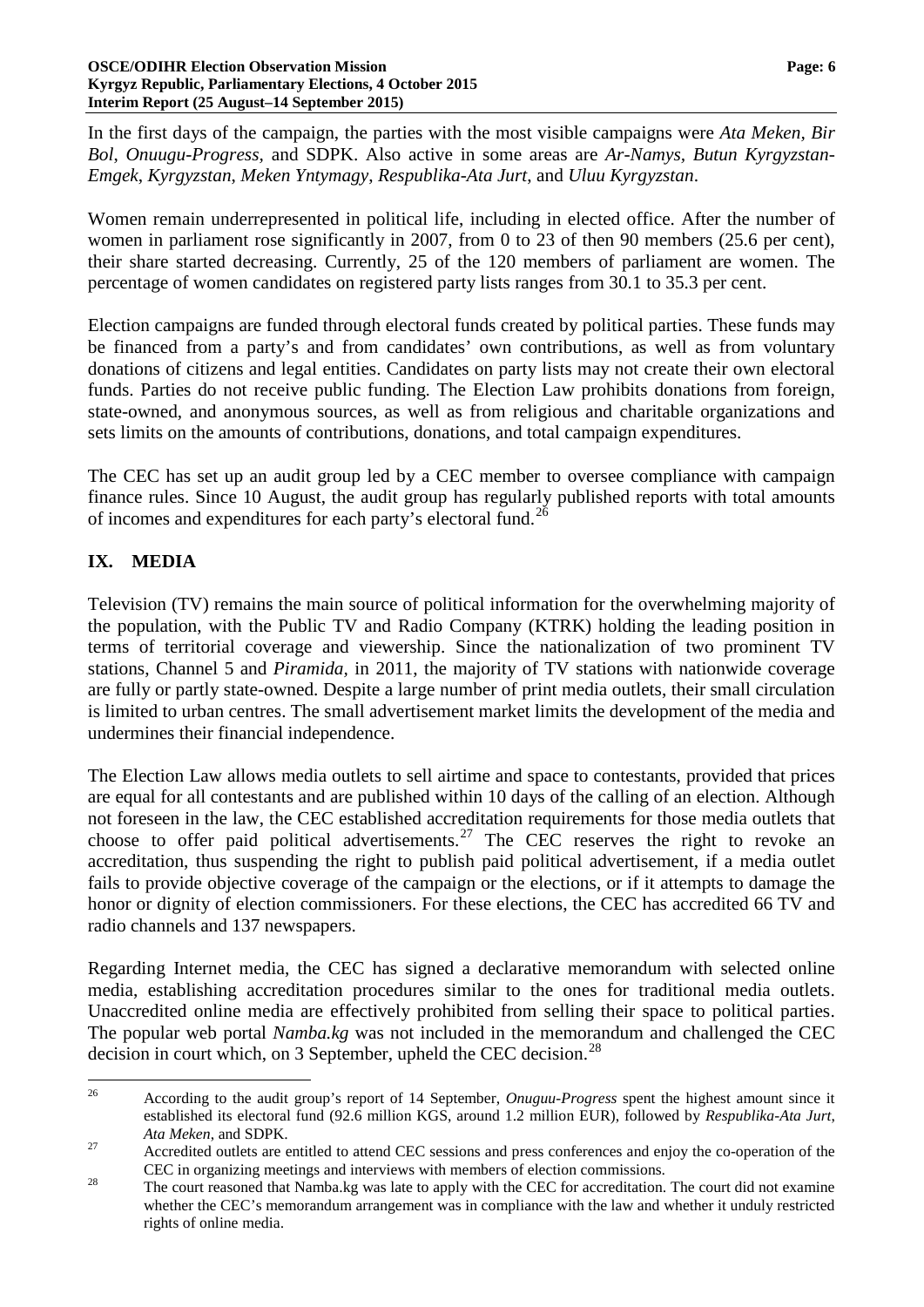The Election Law requires state-owned or state-funded broadcasters to allocate at least one hour of free airtime per working day to parties contesting the elections. So far, only public KTRK and state National TV and Radio Company (EITR) have allocated free airtime, starting from 14 September.<sup>[29](#page-6-0)</sup> Channel 5 and *Piramida,* which received state funding in 2015, have not yet indicated whether they plan to allocate free airtime.

On 4 September, the OSCE/ODIHR EOM commenced its quantitative and qualitative media monitoring of 6 television channels (Channel 5, the state broadcaster ElTR, public KTRK, NBT, NTS, and *Piramida)*, 2 radio stations (public *Birinchi Radio*, which is part of KTRK, and *Radio Azattyk*), and 11 newspapers.<sup>[30](#page-6-1)</sup>

# **X. PARTICIPATION OF NATIONAL MINORITIES**

The Constitution does not make direct reference to national minorities, but principles of nondiscrimination and equality are enshrined in the Constitution and other legislation. The Constitution acknowledges that the country's population is composed of different ethnicities. However, there is no law, or other specific legislative provisions on national minorities in domestic legislation. Furthermore, there is no specific legislation on non-discrimination. The Constitution prohibits the formation of political parties on a religious or ethnic basis. All official election material is produced only in the Kyrgyz and Russian languages.

All parties complied with the 15 per cent quota for national minorities, with some placing minority representatives in the top 10 of their lists. One CEC member belongs to a national minority (Kazakh). Most TECs in areas with dense minority populations also include representatives of national minorities.

# **XI. COMPLAINTS AND APPEALS**

Decisions and actions or inaction of election commissions and their officials that violate the rights of participants in the electoral process can be appealed to the higher-level election commission. Complaints about the CEC and appeals against its decisions are submitted to the Pervomaisky district court in Bishkek and further appealed to the Supreme Court. Complaints on errors in voter lists are forwarded by PECs to the SRS for response within two calendar days.

Complaints about actions or decisions of state bodies and officials, as well as other contestants in the elections, can be made to the police, the prosecutor's office, election commissions, and to local courts. Complaints and appeals must be made within two days from the time the complainant became aware of the infringing action. Prior to election day, election commissions and courts must decide on complaints and appeals within three days (five days if the alleged facts require additional verification). Police and prosecutors' offices must respond to complaints within two days (three days if additional verification is required).

The CEC issued regulations on the handling of communications from electoral participants and created a working group on communications and complaints. The working group reviews

<span id="page-6-1"></span><span id="page-6-0"></span><sup>&</sup>lt;sup>29</sup> The order of appearance of the contestants was determined by the drawing of lots on 7 September.<br><sup>30</sup> Erkin-Too, Kyrgyz Tuusu, and Slovo Kyrgyzstana (all state-funded), Alibi, Asia-News, De Facto, Delo No., *Fabula, Respublika*, *Super-Info*, and *Vecherniy Bishkek*.